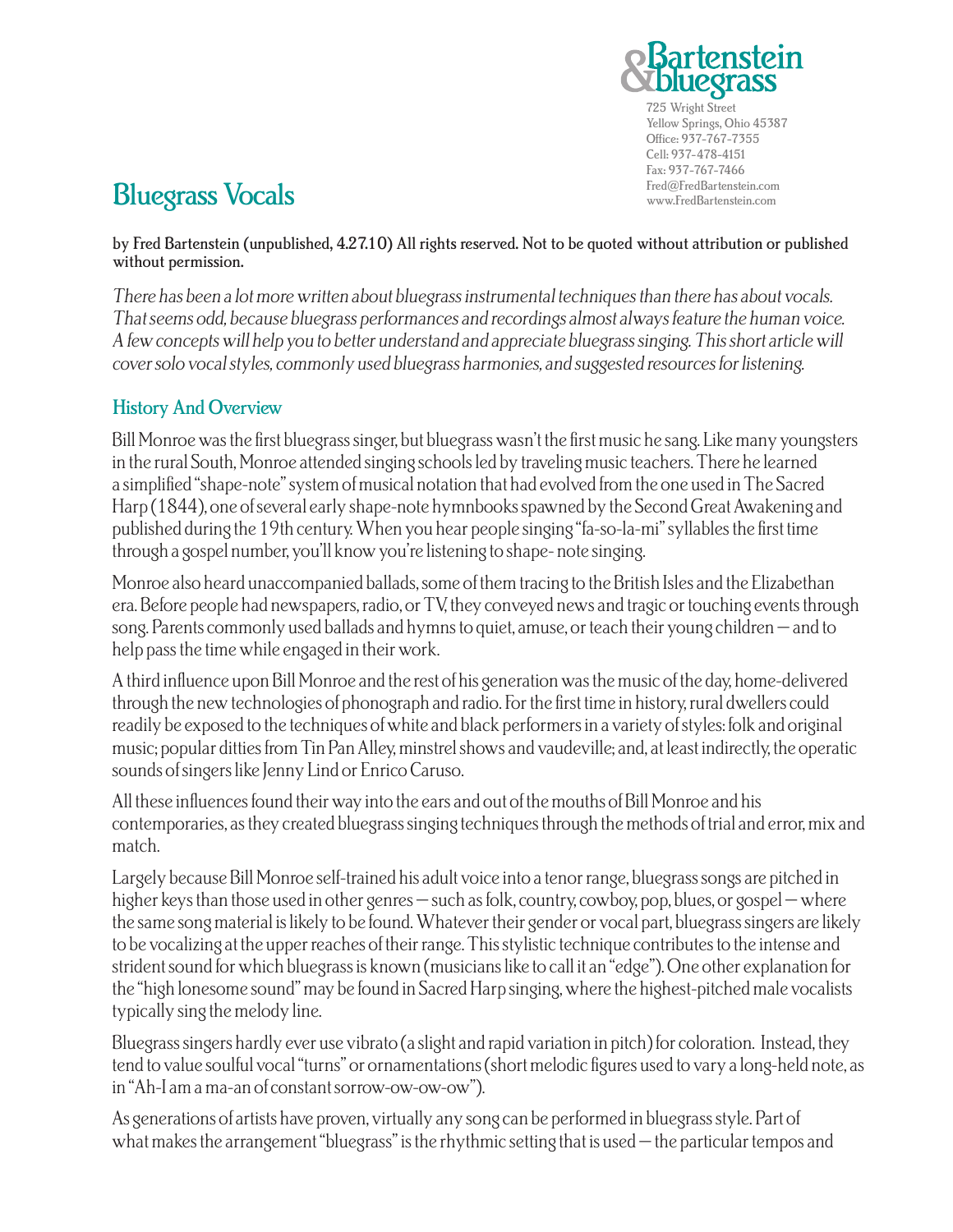syncopations. Bluegrass songs are also distinguished by characteristic methods of solo and harmony singing, and by particular types of vocal arrangements.

# Solo Singing Styles

Bluegrass vocal styles can be categorized into four essential types. Two of the dimensions – "belting" and "crooning" – relate to the forcefulness of sound production. The other two – "rural" and "urban" – characterize the way of pronouncing song words. Most bluegrass singers can easily be classified within one quadrant of the resulting matrix:



## Belting (Production)

Belting singing styles arose prior to the invention of microphones. In order to be heard across long distances and over loud instruments, singers had to produce loud and forceful tones. Before telephones, elaborate "hollers" and yodels helped neighbors to stay in touch; these also influenced belting singing styles – including that of Bill Monroe who, recalling men hollering as they walked along the nearby railroad tracks, sought to include that sound in his music. Stylistically, belters employ their vocal power to rivet listeners' attention to the lyrics.

## Crooning (Production)

Microphones and sound amplification technology were invented beginning in the 1870s and to this day continue to be refined and improved. Access to the new equipment facilitated changes in instrumentation. String basses replaced tubas at the low end, and electric guitars replaced tenor banjos at the high end. Likewise, singers rejoiced that their words could finally be understood, at a whisper or a roar, without having to yell. The new technique, which came to be known as "crooning," was first associated with Bing Crosby in the 1930s, the very era when the early ingredients of bluegrass were being assembled. Crooners use the microphone, subtle shadings, and ornamentation to add emotional depth to their singing.

## Rural (Inflection)

People growing up in isolated areas develop distinctive ways of speaking and of singing. The people who made early bluegrass sang just as they spoke – for example, pronouncing the lyrics "on and on I follow my darling" as "own an' own ah fallah mah darlin'." In the modern era, few children escape the constant barrage of "standard" speakers on radio and TV, or the influence of well-meaning teachers trying to prepare youngsters for careers other than bluegrass singer. Today's young vocalist with a rural inflection is probably from the South or a Southern migrant family, and/or attends a church where services are conducted entirely in rural speech patterns. Rural-type singers tend to be influenced by the sounds of classic country and gospel music.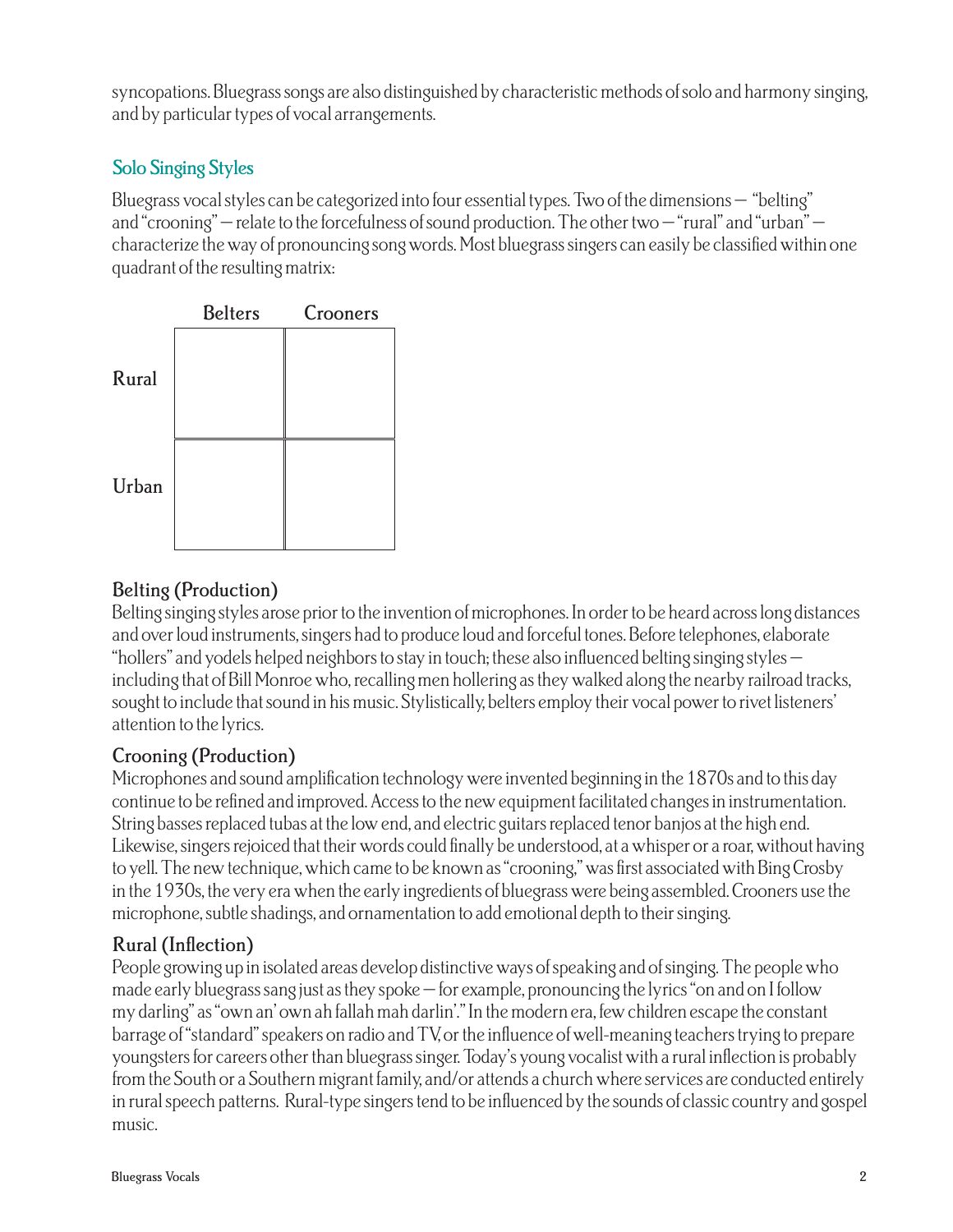# Urban (Inflection)

By "urban," I really mean "not from the rural South." Most modern American singers lack a distinct geographic accent. (In the '60s and '70s, Joe Val and Herb Applin brought their broad New Englandese to bluegrass standards such as "Hod-Hotted Hotbreaker," "Come Wok With Me," and "You'll be Re-wadded Over There"). Urban-type singers tend to reflect influences of rock 'n roll, rhythm and blues, pop, and jazz music. Singers with international accents are becoming more common in the worldwide bluegrass scene, and I would include them in this category as well.

Here are examples of well-known bluegrass singers who fall within the four classifications:

## Rural Belters

Hazel Dickens James King Del McCoury Bobby Osborne Rhonda Vincent

#### Rural Crooners

Evelyn and Suzanne Cox (Cox Family) Lester Flatt Lynn Morris Jesse McReynolds Doc Watson

#### Urban Belters

John Cowan (New Grass Revival, John Cowan Band) John Duffey (Country Gentlemen, Seldom Scene) Peter Rowan Dan Tyminski (Alison Krauss and Union Station) Joe Val

#### Urban Crooners

Chris Hillman Alison Krauss Claire Lynch Tim O'Brien Tony Rice

## Issues of Singing Styles

Whether you are a listener or a singer (or both), consider and listen for the following issues connected with the various singing styles:

1) Crooners have trouble being heard in jam sessions or when the power goes off.

2) Belters dueting with crooners need to be much farther from the microphone in order to blend well.

3) People who grow up in urban speech communities tend to sound affected when they try to sing with a rural inflection.

4) Rural and urban singers have trouble blending their words. One or the other needs to adapt, to avoid a clash of different vowel or consonant sounds.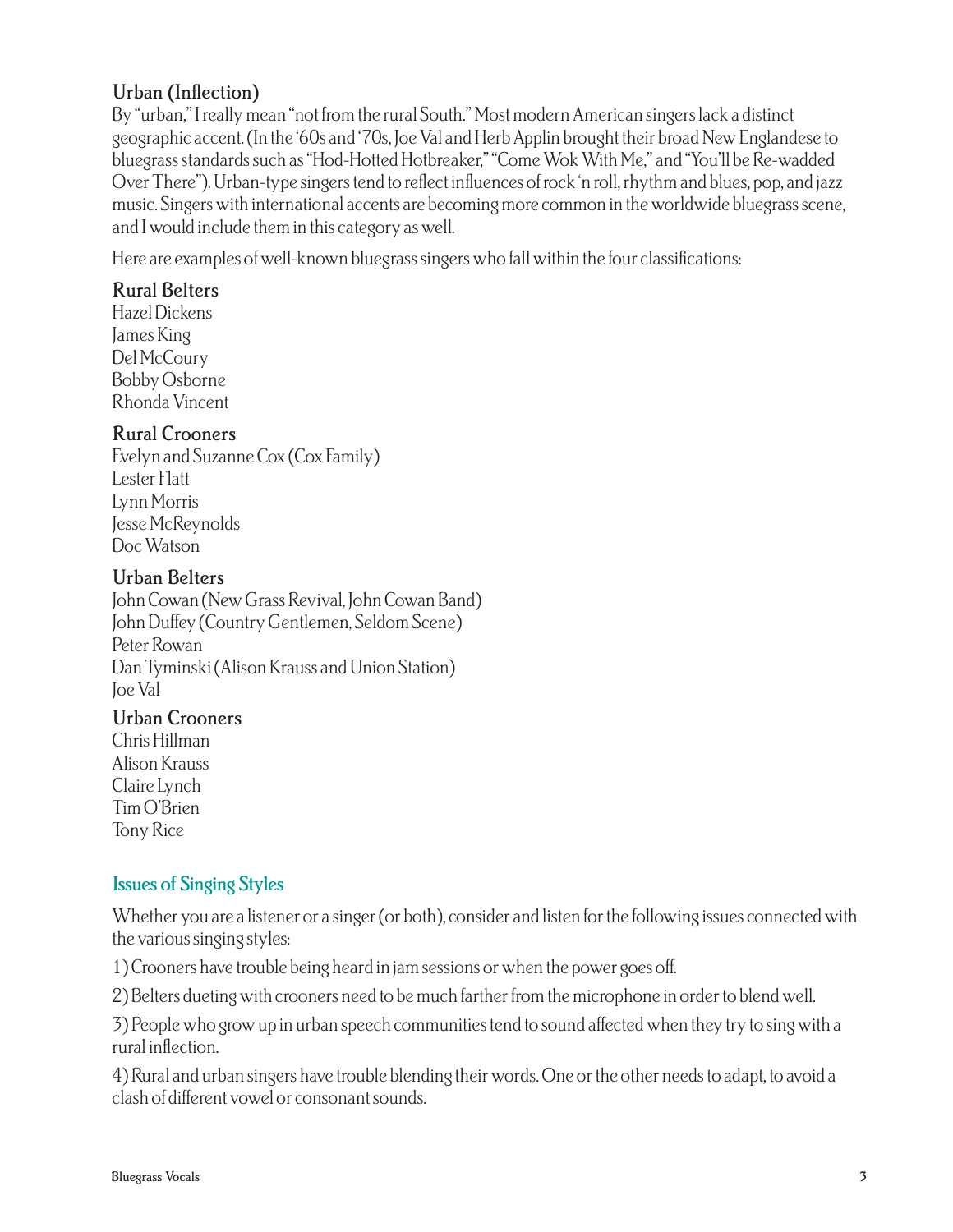5) Bluegrass singers for whom English is not a native tongue face particular issues: pronouncing English lyrics understandably, and/or conveying the essence of bluegrass vocal style in a different language.

# **Duets**

If one vocal part sounds good, two can sound even better. This line of reasoning led to styles of harmonizing that wound up in bluegrass. The most obvious is the brother-duet sound that first arose in the early '30s, displacing rural string bands among country music record buyers and radio listeners.

Brother duets were efficient musical organizations. The two members, most but not all related by blood, typically played mandolin and guitar or two guitars, and sang songs entirely in harmony or in solo verses and harmony choruses. Invariably the lower-voiced singer took the melody ("lead") line and the highervoiced singer a harmony line pitched above the melody ("tenor"). Note that this arrangement is the opposite of conventional European/American vocal music such as mainstream church hymns, where the melody is normally restricted to a top voice or soprano line sung by females. Using the word "lead" to refer to a hymn's melody is an old shape-note singing tradition from eastern Tennessee.

Brother duets were the rage during the era in which bluegrass first arose. Most of the first-generation bluegrass singers began in a brother duet, and all were exposed to a rich repertoire of songs performed by acts such as the Delmore Brothers (Alton and Rabon), the Blue Sky Boys (Bill and Earl Bolick), Mainer's Mountaineers (Wade Mainer and Zeke Morris), and the Monroe Brothers (Charlie and Bill). Those brother duet styles survive intact within the fuller instrumental context of bluegrass.

Several later brother-duet acts – contemporary with bluegrass – also contributed many songs to the bluegrass canon. These included the Louvin Brothers (Charlie and Ira), Johnnie (Wright) and Jack (Anglin), as well as the duet of Roy Acuff and Oswald Kirby.

Because duets incorporate only one harmony line, the tenor singer has great freedom to choose harmonizing notes that are close (the third or the fourth above the lead) or more widely separated (the fifth, sixth, or seventh above). An affecting duet technique – occasionally heard in bluegrass – where a rising line ends on a unison note then descends in harmony was practiced by The Carter Family (as in "Little Joe") and Monroe Brothers (as in "Where is My Sailor Boy?"). This technique is helpful when the two singers have similar ranges and the tenor simply can't reach a harmony above the top note of the melody.

The highest-voiced tenor singers (Bill Monroe, Curly Seckler, Ira Louvin, John Duffey, Hazel Dickens, Joe Val) were especially able to choose dramatic intervals to decorate their duets. Bill Monroe and Jimmy Martin's experimentation with unique bluesy harmonies – where neither part selects the expected note (as in "Memories of You" or "I'm Blue, I'm Lonesome") – has never been equaled or advanced since their stunning recordings of the early '50s.

The listener and aspiring singer can choose from a wealth of wonderful recorded duets. Here are some that should not be missed:

Bill Monroe and Lester Flatt (Blue Grass Boys, mid '40s)

Carter and Ralph Stanley (Stanley Brothers, late '40s through the mid '60s)

Lester Flatt and Curly Seckler (Flatt & Scruggs, late '40s through the early '70s)

Everett and Bea Lilly (Lilly Brothers, late '40s through the mid '70s)

Bill Monroe and Jimmy Martin (Blue Grass Boys, early '50s)

Don Reno and Red Smiley (early '50s through the early '70s)

Jim and Jesse McReynolds (early '50s through the late '90s)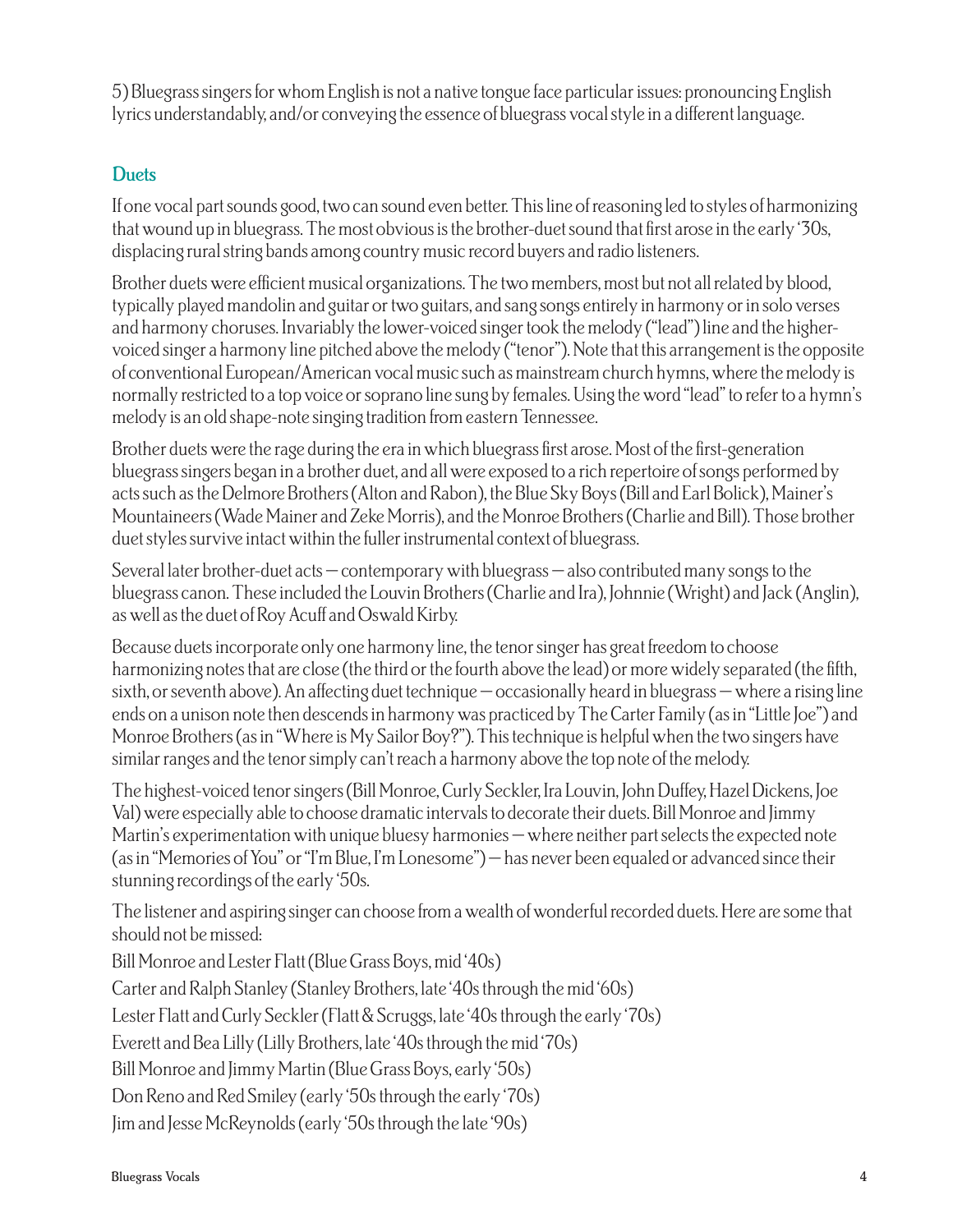Red Allen and Frank Wakefield (early '60s) Hazel Dickens and Alice Gerrard (mid '60s through the mid '70s) Joe Val and Herb Applin (early '70s) Tony Rice and Ricky Skaggs (mid '70s through the early 80s) Alan O'Bryant and Pat Enright (Nashville Bluegrass Band, mid '80s to the present) Tim and Mollie O'Brien (late '80s to the present) Wayne Taylor and Shawn Lane (Blue Highway, mid '90s to the present) Alison Krauss and Dan Tyminski (Union Station, mid '90s to the present) Laurie Lewis and Tom Rozum ('mid '90s to the present) Ricky Skaggs and Paul Brewster (Kentucky Thunder, mid '90s to the present).

Ninety-nine percent of all bluegrass duets are arranged in the lead-low/tenor-high style described above. Every rule has exceptions, and two are found in material bluegrass borrows from country music. The Louvin Brothers' stunning duets sometimes – in the middle of a line – pass the melody from one singer to the other, or pass the harmony from a note above the melody to one below the melody. Singers can't duplicate certain Louvin songs without decoding and learning these complicated arrangements (sorry music readers, bluegrass sheet music is a virtually unknown commodity). The second exception is a style often heard in country male/female duets (such as Dolly Parton and Porter Wagoner) where the female sings the melody and the male a tenor harmony in the lower octave. While on the subject of exceptions, here's an interesting footnote: according to brother Sonny, the extremely high-voiced Bobby Osborne tenored their sister Louise on "New Freedom Bell in 1951;" Vern Williams sang above Rose Maddox in the choruses from her 1970s recordings.

Here's one more style to listen for, mostly in duets and quartets. "Call and response" singing traces to African and other folk-singing traditions. The lead voice sings a solo phrase and the harmony voice(s) immediately follow(s) with the same phrase, or one that extends it or responds. Examples are "There's a bluebird singing/ There's a bluebird singing" in "Bluebirds are Singing for Me" or "Every day I'm camping/camping, in the land of Canaan/Canaan" in "Camping in Canaan's Land."

#### **Trios**

Early bluegrass and the old-time southern-mountain vocal styles that preceded it were characterized by solos and duets. Trio singing was most often heard in "Tin Pan Alley" popular tunes, cowboy songs, and European music. In the 1940s, Bill Monroe began experimenting with occasional three-voice choruses. Flatt & Scruggs continued those experiments. On March 1, 1949, the Stanley Brothers and Pee Wee Lambert recorded three stunning trios ("A Vision of Mother," "The White Dove," and "The Angels Are Singing in Heaven Tonight") that established that sound as a permanent part of bluegrass. (The third part of a bluegrass trio that is added to the lead and tenor lines is called the "baritone" line.)

In the years since, most bluegrass acts have included trios in their stage shows and recordings. Trios add variety to those performances, and showcase the wealth of vocal talent in a band. Compared to the large number of famous duets, a relatively small number of trios have established legendary status. Those include the trios of:

Carter and Ralph Stanley and Pee Wee Lambert (Stanley Brothers, '40s and early '50s) Jimmy Martin, Paul Williams, and J.D. Crowe (Sunny Mountain Boys, late '50s and early '60s) Bob and Sonny Osborne and a succession of singing guitarists (Osborne Brothers, late '50s on)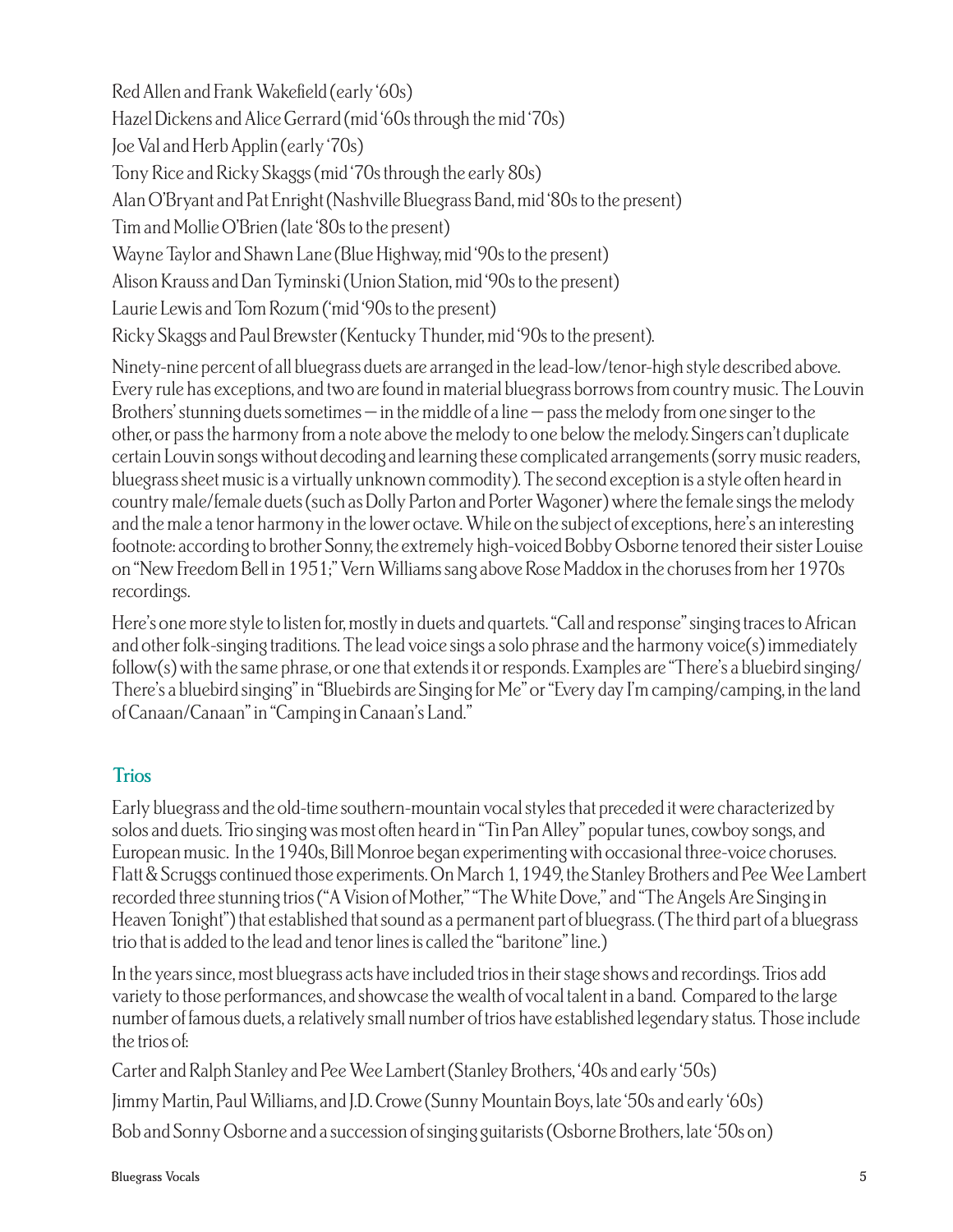John Duffey, Charlie Waller, and Eddie Adcock (Country Gentlemen, late '50s to late '60s)

Other trios to include in your "must-listen" agenda are:

Jim and Jesse McReynolds with Don McHan (late '50s to the late '60s)

Several later versions of the Country Gentlemen ('70s)

Seldom Scene (early '70s on)

J.D. Crowe and the New South (early '70s on)

Doyle Lawson & Quicksilver (late '70s on)

Hot Rize ('80s and early '90s)

Various combinations of Chris Hillman, Herb Pedersen, and Bill Bryson (e.g. Desert Rose Band, Laurel Canyon Ramblers, '80s on)

Longview ('90s)

IIIrd Tyme Out ('90s on)

Cox Family ('90s on)

Rhonda Vincent and the Rage ('90s on)

Lonesome River Band ('90s on)

The Isaacs ('90s on)

Blue Highway (late '90s on)

The Chapmans (late '90s on)

The Grascals (2004 on)

Starting in the mid-'70s, bluegrass trios began to eclipse duets. That trend appears to be reversing with the millennium, however. Modern bands are rediscovering lost styles and the comparatively greater freedom of the duet for creative arrangements.

Because the majority of chords used in bluegrass accompaniment are based on three-note triads, a vocal trio with each member singing a different tone of the triad is the simplest way to create a full, pleasing, and consonant harmony. Conversely, part-doubling, i.e. two members singing the same note, or the singing of non-triad tones can result in trio harmony that sounds empty, undesirable, and/or dissonant.

"Stacking" describes how the three parts are voiced in the arrangement of a vocal trio. A standard bluegrass trio places the melody in the middle, with a tenor line above and a baritone line below. A "high baritone" trio places the melody at the bottom, a tenor line above it, and a line sung an octave higher than the standard baritone above that. A "high lead" trio places the melody at the top, a standard baritone line below it, and an octave-low tenor part below that. Here's a diagram that may help to clarify the trio stacks:

|          | <b>Standard Trio</b> | High Baritone Trio | High Lead Trio |
|----------|----------------------|--------------------|----------------|
| Highest: | Tenor                | High Baritone      | Lead (Melody)  |
| Middle:  | Lead (Melody)        | Tenor              | Baritone       |
| Lowest:  | <b>Baritone</b>      | Lead (Melody)      | Low Tenor      |

Vocal groups choose a stack by assessing the ranges of their singers. If the lead (melody) singer has a particularly low voice, they might want or need to go to a high-baritone trio for that song. If the lead is a female or a strikingly high-voiced male and the harmony singers are male, the high-lead trio is indicated.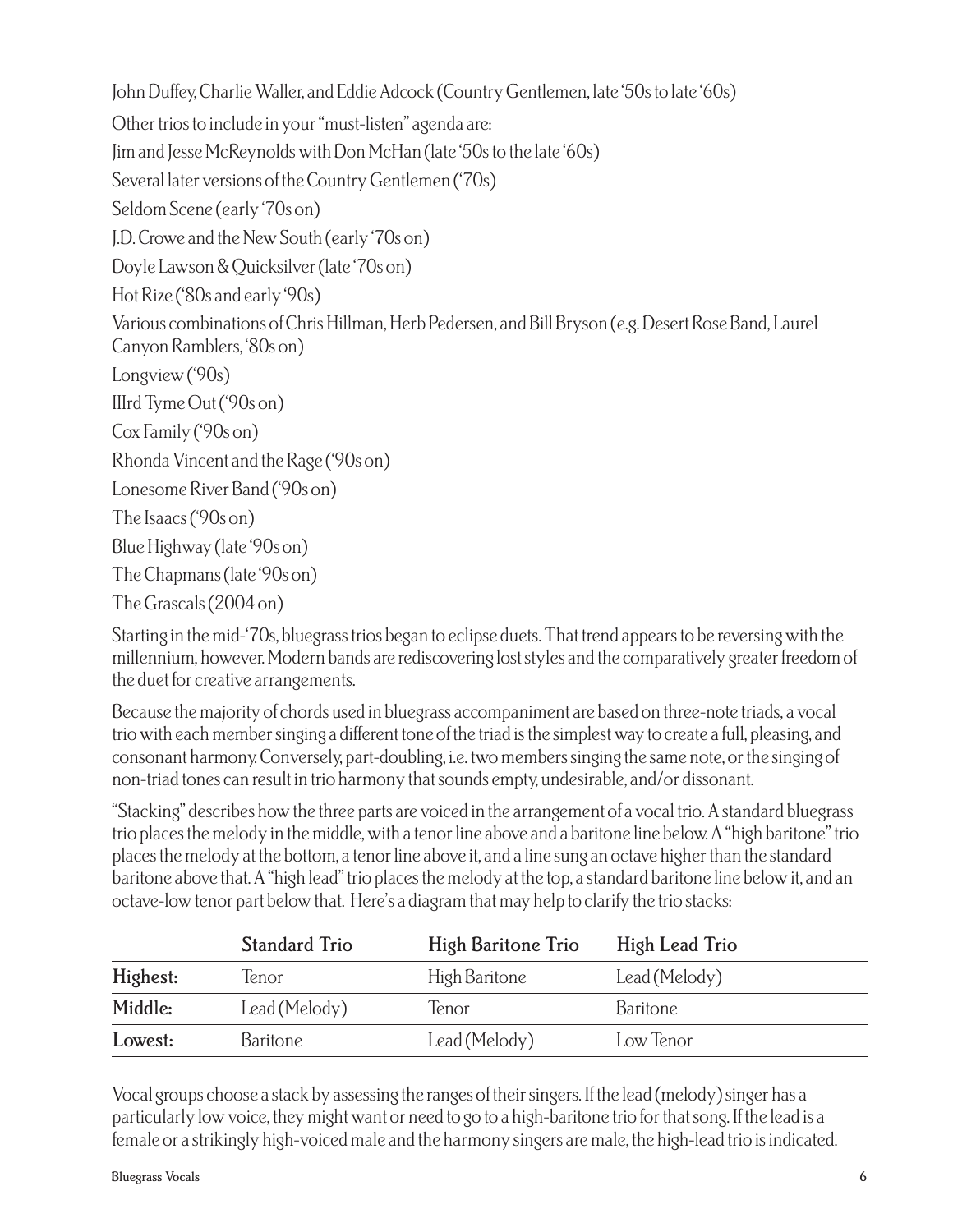Because the "edge" in bluegrass vocals comes from singing near the top of the singers'ranges, mixed-gender trios with two men tend to be high-lead or high-baritone (such as Alison Krauss's and Rhonda Vincent's); with two women, a standard trio sounds best with a high-voiced male baritone (such as the Whites and the Isaacs). Using different stacks is also a way for groups to create more variety in their performances and/or recordings.

As you might guess, there are exceptions and creative variations to the three vocal stacks described above.

1) Sometimes parts cross – most commonly the baritone – to fill harmonic holes between a particularly athletic lead or tenor line.

2) The pedal steel guitar creates its unique voicing effects by raising or lowering one or two notes of a chord while holding the other(s) constant. That instrument came along in the late '50s and early '60s, and inspired contemporary vocal arrangements by the Osborne Brothers and the Country Gentlemen (including some spectacularly ornamented song endings).

3) Cowboy trios often call for three singers to start a line in unison and break into harmony after a few words. That style is occasionally heard in bluegrass.

Another arrangement to listen for is a vocal phrase that starts as a solo, becomes a duet, and ends as a trio ( "Like a fox, like a fox, like a fox" in "Fox on the Run," "And the walls, and the walls, and the walls...came tumblin' down" in "Joshua," or "Get down, get down, get down" in "Get Down on Your Knees and Pray"). In jazz parlance, this technique is called a "pyramid."

Three singers are not always better than one or two. If you are starting out in a bluegrass band or in jam sessions, resist the tendency to make every song a trio. Ask yourself whether the third voice adds a pleasing dimension to the sound or whether it just crowds the tenor into a less-interesting choice of harmony notes. Also, take the time to make sure that each singer is singing a different note from the others at all times. Part doubling (even in different octaves) sounds "clunky" in a trio. That problem can usually be solved by having the baritone singer cross over the lead, or by adjusting a few notes that the lead or tenor might sing differently in a duet. If you can't fix the harmony after a few tries, or without lots of part-switching, accept that the song wasn't meant to be a trio.

## **Quartets**

Think about the word "quartet" and two adjectives jump to mind – barbershop and gospel. Barbershop repertoires and harmonies had little influence in the development of bluegrass music. On the other hand, a huge amount of religious material from both white and black singing traditions lives on in bluegrass gospel quartets. (Unlike barbershop, there are very few secular quartets in bluegrass.)

Choral music in the Western world, going back to the 17th century, has almost always been harmonized in four vocal parts. Singing styles pioneered by the Fisk Jubilee Singers, an African-American college choral group that toured the US and Europe beginning in 1871, inspired "jubilee quartets" in hundreds of black communities. In the early 20th century, itinerant singing schools using the simplified shape-note method of music instruction evolved into a publishing industry. Companies like J.D. Vaughan and Stamps-Baxter commissioned new religious songs and promoted their songbooks with male quartets that toured widely in the South.

Early bluegrass performers were steeped in gospel-quartet sounds. They found that the material sounded terrific with the instrumentation, syncopated rhythms, and singing styles they were using for their secular music. The many inexpensive gospel songbooks provided an easy way to learn new material and expand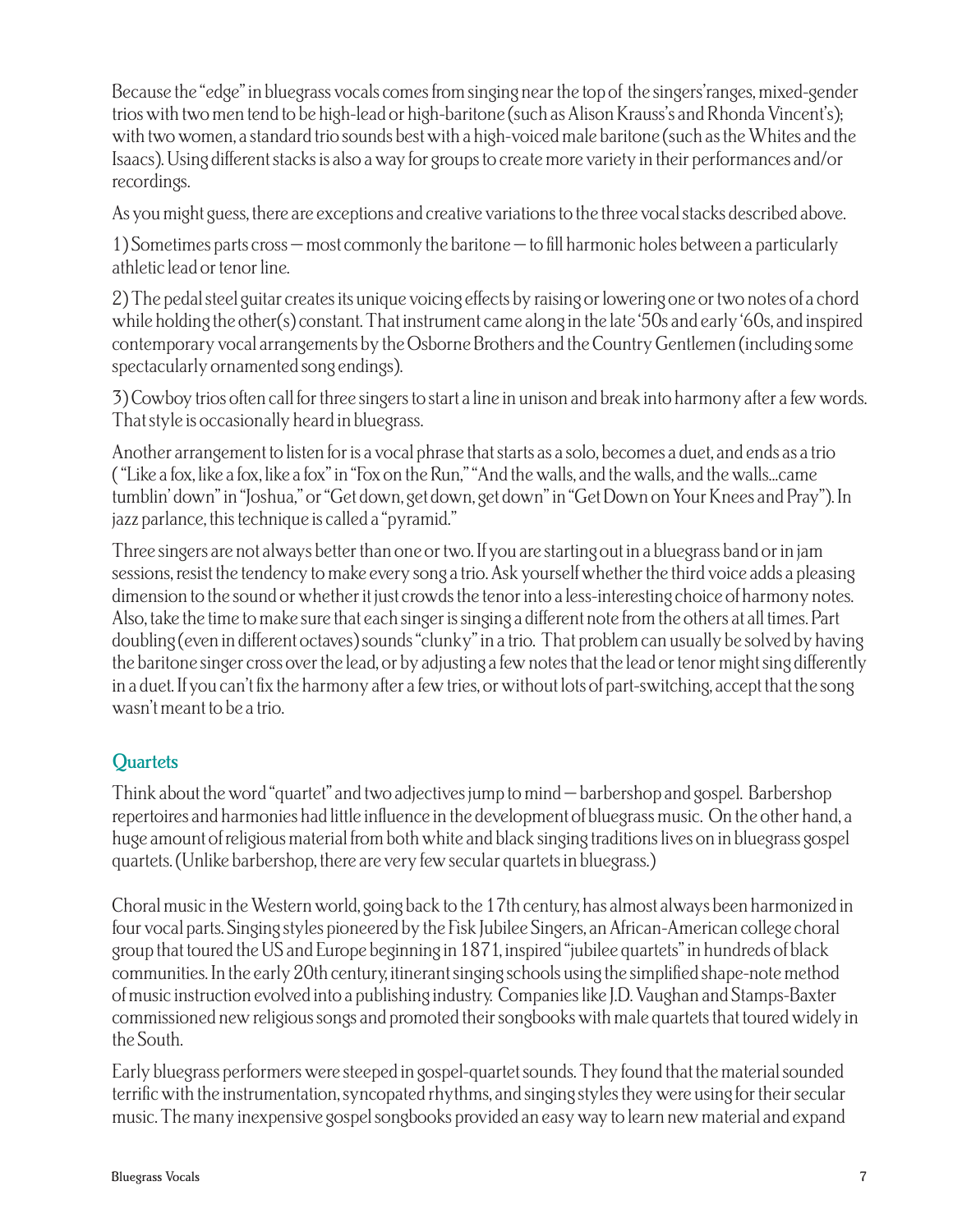their repertoire. Gospel quartets were a way for the band to add variety to their performances, share their religious witness, reassure audiences that bluegrass was morally upright, and involve their lowest-voiced singer in the vocals.

From the very beginning, some bluegrass groups – like Carl Story or the Lewis Family – played gospel exclusively, toured in churches, and participated in quartet sings. But most bluegrass bands performed both secular and sacred material (on the Flatt & Scruggs television show, if a commercial ended and the band had their hats off, viewers knew it was time for a gospel number). In fact, it became a bluegrass convention to refer to the quartet separately – kind of a band within a band. On live performances, radio, and TV shows, you'd hear the MC say, "now here's the Blue Grass Quartet (Bill Monroe), Foggy Mountain Quartet (Flatt & Scruggs), Sunny Mountain Quartet (Jimmy Martin), etc. to sing a fine gospel number."

It was – and still is – common for quartet performances to be accompanied by a stripped-down band of guitar and mandolin or two guitars, with or without a string bass (the classic brother duet instrumentation). In 1971, Ralph Stanley and the Clinch Mountain Boys initiated a cappella (meaning sung without instrumental accompaniment) gospel quartets as a now-common element of the bluegrass repertoire. A cappella quartets evoke the sound of Sacred Harp singing and religious sects which consider instruments too worldly an accompaniment for praising God. They also permit freedom from strict observance of the meter... but notice how the singers must carefully watch a leader to stay together.

Since there are only three notes in most bluegrass chords, the bass vocalist doubles the note of one of the other singers in quartet harmony passages, but in a lower octave. Like a string bass or guitar, the bass singer may have short solos ("Oh brother," "Now let us," "Life's evening sun," "Oh, baby") which lead the ensemble into the first chord, or from one chord to the next.

Almost all bluegrass quartets are stacked in the following manner: bass, baritone, lead, and tenor. Exceptions occur when the highest voice – perhaps a female – takes the melody; there the stack would be: bass, low tenor, baritone, lead. Here's a diagram that may help to clarify the quartet stacks:

|                  | <b>Standard Quartet</b> | High Lead Quartet |
|------------------|-------------------------|-------------------|
| Highest:         | Tenor                   | Lead (Melody)     |
| Next To Highest: | Lead (Melody)           | <b>Baritone</b>   |
| Next To Lowest:  | <b>Baritone</b>         | Low Tenor         |
| Lowest:          | Bass                    | Bass              |

Here are some great quartets from the history of recorded bluegrass:

Bill Monroe, Lester Flatt, Earl Scruggs, and Howard Watts (Blue Grass Boys, mid '40s)

Carl Story, Claude Boone, Red Rector and various fourth-part singers (Rambling Mountaineers, late '40s and  $50s$ ;

Lester Flatt, Earl Scruggs, Curly Seckler, and Benny Martin or Paul Warren (Flatt & Scruggs, '50s)

Carter Stanley, Ralph Stanley, Al Elliott or Bill Napier, and George Shuffler (Stanley Brothers, late '50s)

Don Reno, Red Smiley, Mack Magaha, and John Palmer (Reno & Smiley, mid-'50s to the mid-'60s)

Bluegrass Cardinals ('70s and '80s)

Johnson Mountain Boys ('80s and 90s)

Nashville Bluegrass Band ('80s on)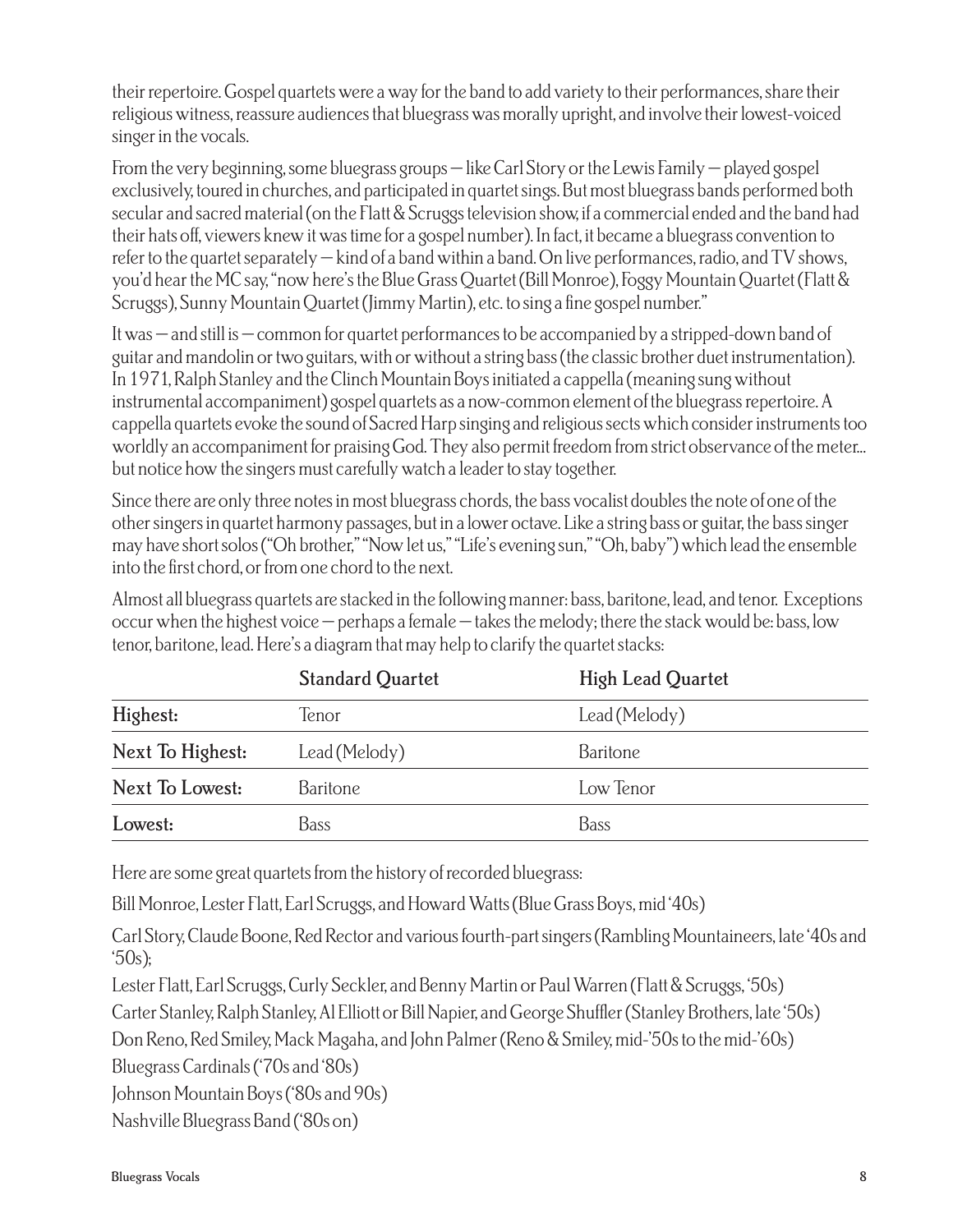Doyle Lawson and Quicksilver (late '70s on) IIIrd Tyme Out ('90s on)

#### Other Variations And Observations

Two of the classic bluegrass groups expanded singing beyond quartets: Flatt & Scruggs' Foggy Mountain Boys and Jimmy Martin's Sunny Mountain Boys. Lance LeRoy, closely associated with Lester Flatt for three decades, observed that whenever Lester announced that the band would "gang around" without specifically mentioning the Foggy Mountain Quartet, he was calling for everyone (usually a quintet) to sing. The quintet stack was: bass, baritone, lead, tenor, and high baritone (doubling the baritone part in a higher octave). The highest voice was either Jake Tullock or Curly Seckler, both males. Particularly in their folk-oriented recordings of the '60s, Flatt & Scruggs arranged both secular and sacred material as "gang-around" quintets. Jimmy Martin used the same quintet stack, but employed a female at high baritone – notably Penny Jay, Lois Johnson, or Gloria Belle Flickinger – on gospel numbers exclusively.

Over the years, certain conventions have arisen in bluegrass singing. Some of these make sense and others don't.

1) Banjo players seldom sing lead, and, when they do, they generally play rhythm chords or don't play at all. That's because the mental concentration it takes to sequence the various three-finger "rolls" competes with the process of remembering and presenting song words. The late Billy Edwards of the Shenandoah Cut-ups was an astounding exception to this generality.

2) For the first three decades, it was assumed that the guitar player should be the lead singer and the mandolin player the tenor – just because that was how the Monroe Brothers did it. There is a certain symmetry to low/low and high/high in that arrangement, but it has long since ceased to be a "bluegrass rule." For a counterexample, listen to Mountain Heart's mandolin player Adam Steffey's resonant baritone or Kentucky Thunder's guitar player Paul Brewster's piercing tenor.

3) Female singers had to be bass or guitar players or strictly vocalists until Laurie Lewis (fiddler), Lynn Morris (banjo player), Alison Krauss (fiddler), Rhonda Vincent (mandolin player), and their contemporaries shattered that convention in the '70s and '80s.

4) It was long assumed that the key in which a song was first recorded was sacred. That rule saved instrumentalists the trouble of having to transpose their breaks, and denied large parts of the repertoire to singers with lower or higher ranges. Female bandleaders with the power to set their own rules, instrumentalists with more versatile techniques, and John Hartford's "low tones" put sacred-key myths to permanent rest. (That said, there is undeniably extra excitement in the "short string" instrumental keys of B and C, if the band has a singer who is literally "up to it.")

The string bass is usually given its own microphone, to keep its booming tones from overpowering the mix. That makes it awkward – but not impossible – for the bass player to be the featured lead vocalist. Ronnie Bowman overcame the problem by playing a bass guitar. Other singing bassists – Hazel Dickens and Allen Mills, for example – learned to lighten their touch and gracefully heft the large instrument in and out of the "front and center" position.

## Where Bluegrass Singing May Be Going

In this brief article, I have summarized the historical influences on bluegrass singing styles, categorized types of bluegrass soloists, reviewed the primary arrangements used in bluegrass harmonies and a few of their variations, and suggested enough recorded music to keep the avid listener busy for the better part of a year.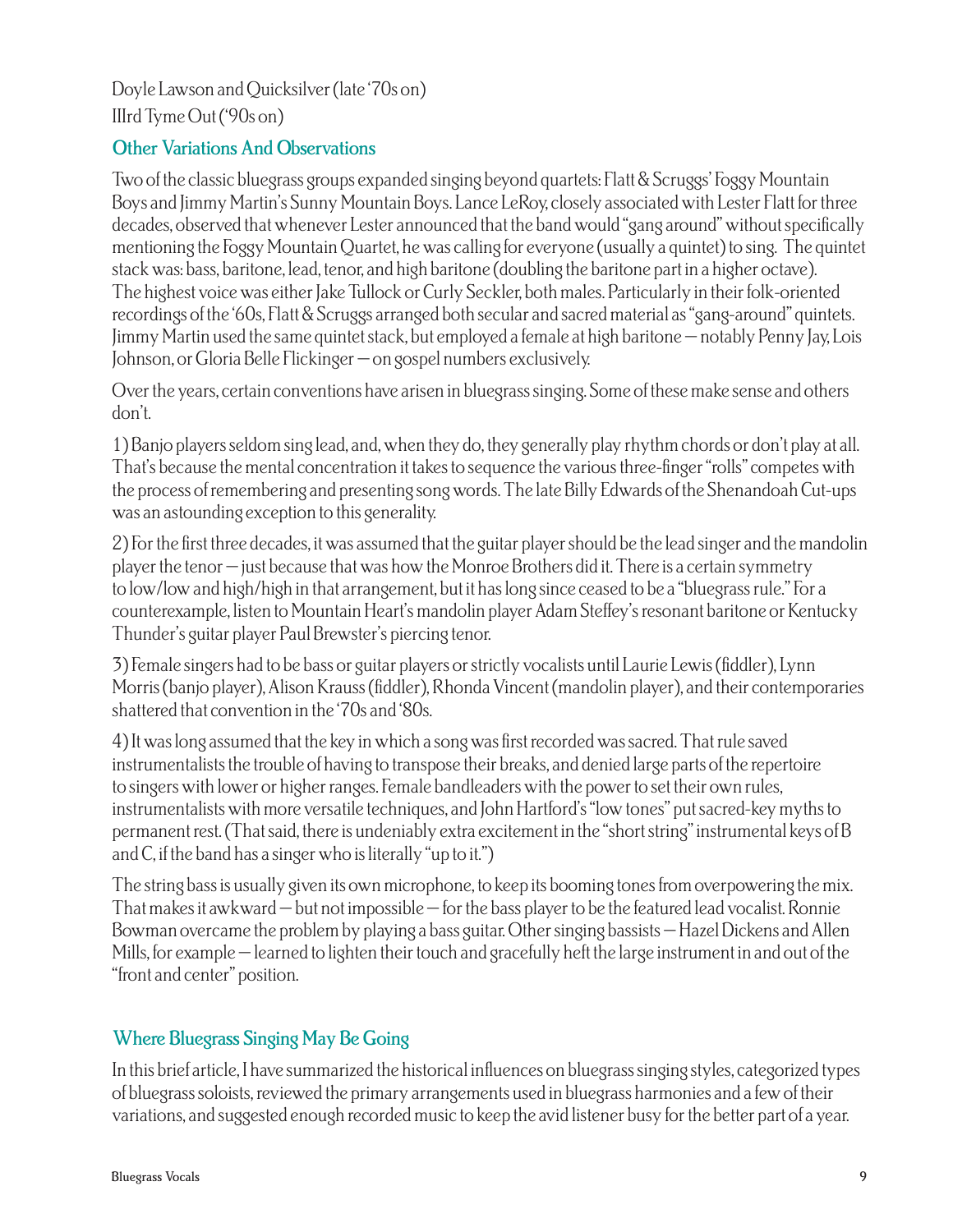Let us close with a few speculations on how bluegrass singing is likely to develop in the future.

1) The world continues to be less agrarian, less rural, and less isolated. Since those were the conditions under which bluegrass singing styles arose, it is unlikely that they would arise again in today's circumstances. We are fortunate to already have a wealth of bluegrass vocal styles to draw upon. And we now have the technology and the time to conserve, study, and emulate the best of what has come before.

2) Bluegrass singing was influenced by other styles of music in the past, and it is likely that cross-fertilization will continue. Just as bluegrass was influenced by other forms, it now is a significant force in shaping country, rock, folk, and gospel sounds.

3) Rural and belting singing styles evolved for cultural and technological reasons that are less likely to be duplicated in the future. One can expect urban and crooning styles to become even more prominent in the future.

4) Continuing inclusion of women will be a force for broadening the variety of arrangements and keys used in bluegrass. Similarly, the widening international interest in bluegrass will break the monopoly English has held on bluegrass song lyrics.

5) Musical creativity will push the edges of bluegrass vocals, as it already has instrumental techniques. Future singers and vocal arrangers will rediscover and advance upon the artistic peaks in bluegrass singing established by Bill Monroe and Jimmy Martin in duet singing, by Bob and Sonny Osborne and Red Allen in trio singing, and by Flatt & Scruggs in quartet and quintet singing.

6) Teaching and learning techniques will advance for bluegrass singing, as they have advanced incredibly for instrumentalists since the 1970s. It is noteworthy that Bill Monroe and his contemporaries received formal instruction in singing. The shape-note system by which they learned was analogous to tablature now in common use for teaching string instrument players – both are simplified alternatives to standard musical notation. Bluegrass singing will advance when more bluegrass songs (particularly harmony arrangements) are annotated, and when more vocalists learn to read music – either in standard notation or a simplified system yet to be invented.

7) Audiences will become more sophisticated in their appreciation for bluegrass singing. We have come a long way since 1959, when Earl Scruggs was invited to the Newport Folk Festival without Lester Flatt, because bluegrass banjo was considered more worthy and acceptable than bluegrass singing. Indeed, the commissioning of this very article may someday be seen as a pivotal step in the recognition of bluegrass vocals as an artistic form.

# Three Picks from the Rounder Catalog

I've been asked to suggest from the vast Rounder catalog the three CDs that best exemplify bluegrass vocal traditions. While that is obviously impossible, here are three you mustn't miss in your listening adventures:

## The Bluegrass Album, Volume One (J.D. Crowe, Tony Rice, Doyle Lawson, Bobby Hicks, Todd Phillips) Rounder CD 0140 (1981)

All of the Bluegrass Album Band projects (except Volume 6, which is all-instrumental) contain wonderful examples of singing styles, performances, and how classic material can be re-arranged to sound fresh to modern ears. Let's start with the individual singers. Tony Rice is an urban crooner, uniquely able to project facets of Lester Flatt, Bill Monroe, Jimmy Martin, and Red Smiley, as well as his own distinctive California/ Carolina lead-singing style. Doyle Lawson is one of the smoothest rural belters, with the range to hit the most intense and interesting choices of tenor notes in duets, and the power to nail home a straight or high lead. J.D. Crowe is the essential architect of the bluegrass baritone part, with an uncanny ability to add a strong third